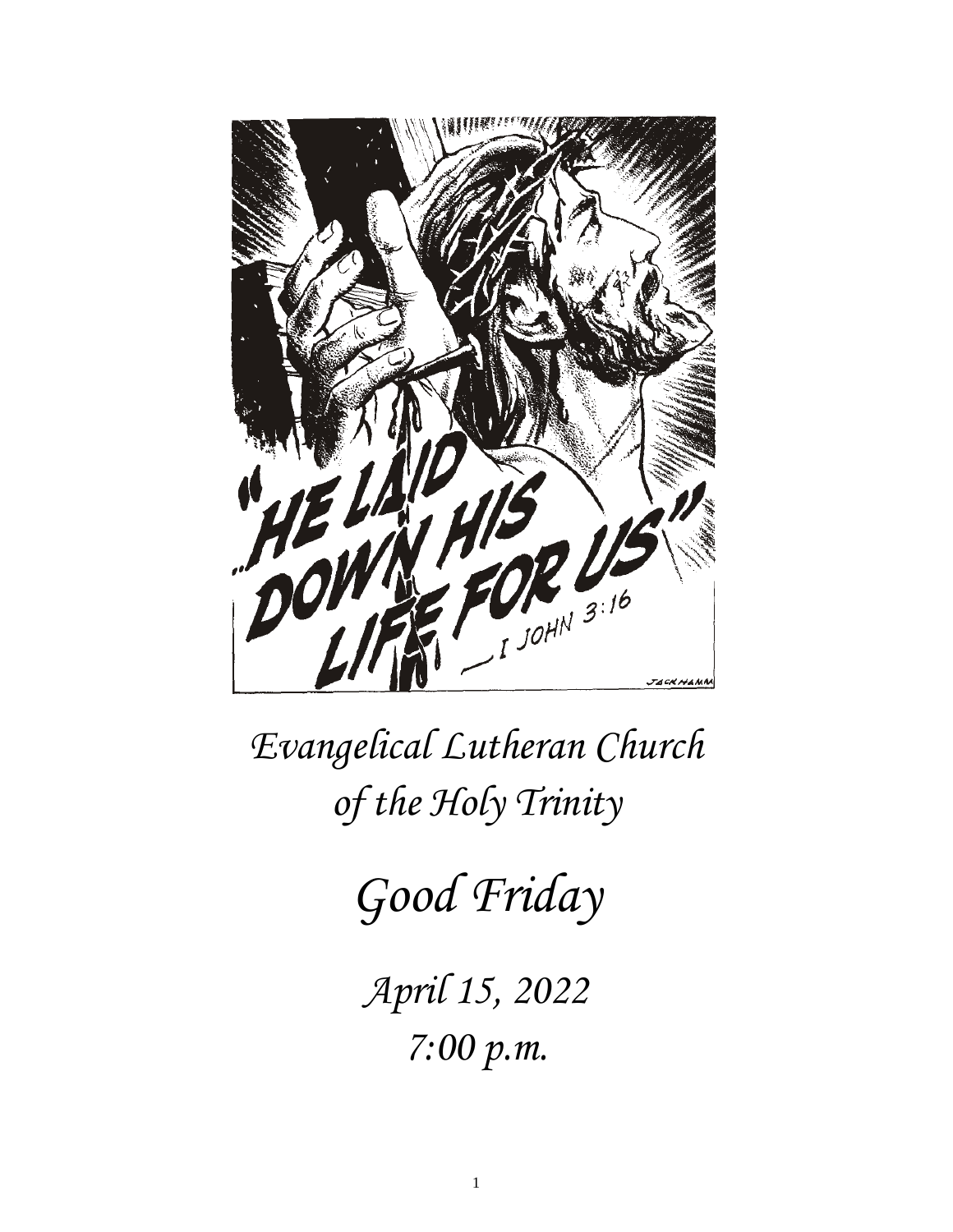**SIGNIFICANCE OF THE DAY**: At the heart of the Good Friday liturgy is the passion according to John, which proclaims Jesus as a triumphant king who reigns from the cross. The ancient title for this day—the triumph of the cross—reminds us that the church gathers not to mourn this day but to celebrate Christ's life-giving passion and to find strength and hope in the tree of life. In the ancient bidding prayer we offer petitions for all the world for whom Christ died. Today's liturgy culminates in the Easter Vigil tomorrow evening.

*(Please remember to turn off your cell phone. Thank you.)* 

Assembly responses are in **boldface.**

## *Gathering*

*(All gather in silence.)*

*(The assembly stands when the ministers enter.)*

Prayer of the Day

Almighty God, look with loving mercy on your family, for whom our Lord Jesus Christ was willing to be betrayed, to be given over to the hands of sinners, and to suffer death on the cross; who now lives and reigns with you and the Holy Spirit, one God, now and forever. **Amen.**

*(The assembly is seated.)*

The word of the Lord. **Thanks be to God.**

First Reading Isaiah  $52:13 - 53:12$ 

#### Psalm 22

 *(Sung responsively by full verse.)*

1 My God, my God, why have you for- | saken me? Why so far from saving me, so far from the words | of my groaning?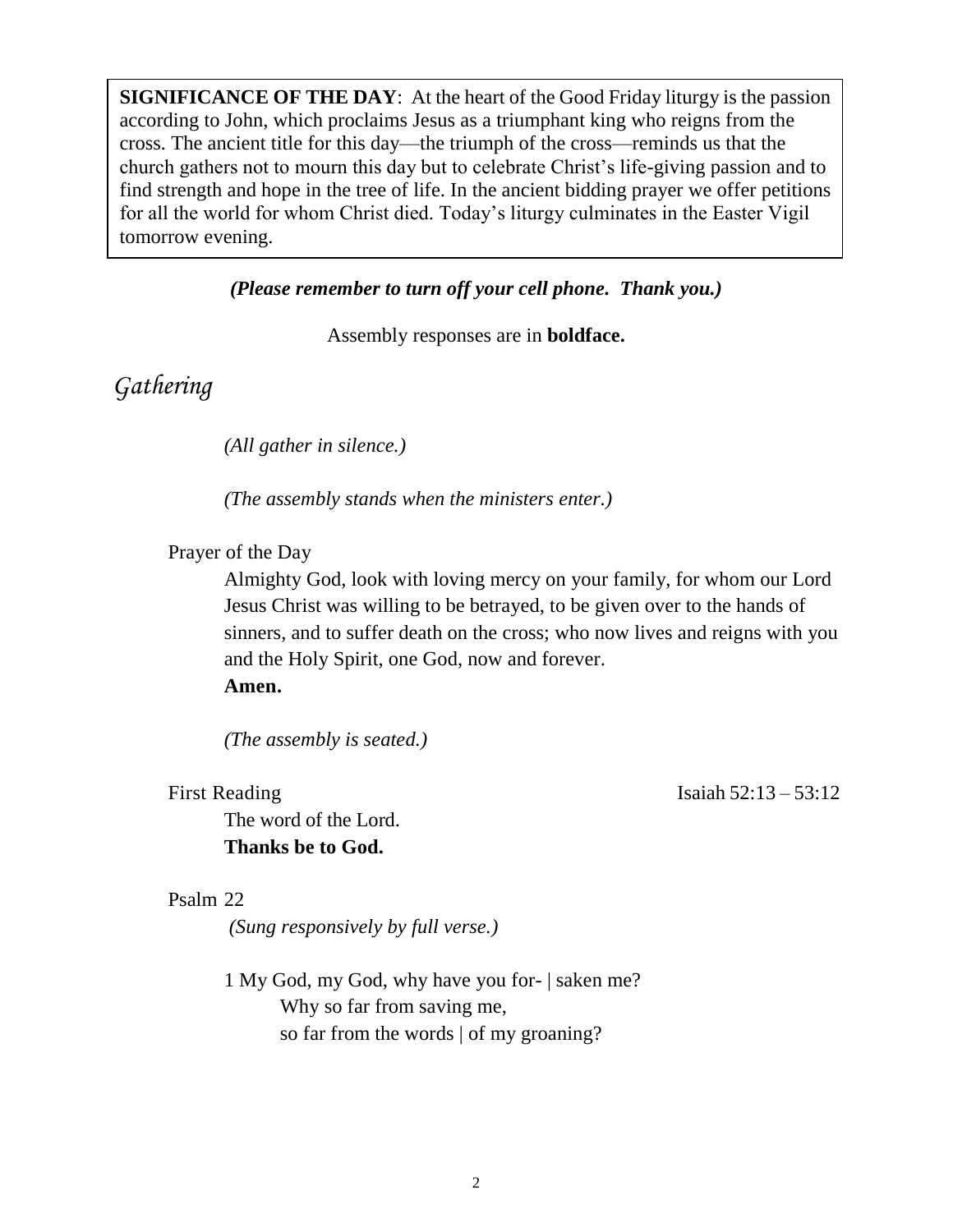| 2 My God, I cry out by day, but you   do not answer;                  |
|-----------------------------------------------------------------------|
| by night, but $I \mid$ find no rest.                                  |
| 3 Yet you are the   Holy One,                                         |
| enthroned on the prais- es of Israel.                                 |
| 4 Our ancestors put their   trust in you,                             |
| they trusted, and you   rescued them.                                 |
| 5 They cried out to you and   were delivered;                         |
| they trusted in you and were not   put to shame.                      |
| 6 But as for me, I am a worm   and not human,                         |
| scorned by all and despised   by the people.                          |
| 7 All who see me laugh   me to scorn;                                 |
| they curl their lips; they   shake their heads.                       |
| 8 "Trust in the LORD; let the   LORD deliver;                         |
| let God rescue him if God so de-   lights in him."                    |
| 9 Yet you are the one who drew me forth   from the womb,              |
| and kept me safe on my   mother's breast.                             |
| 10 I have been entrusted to you ever since   I was born;              |
| you were my God when I was still in my   mother's womb.               |
| 11 Be not far from me, for trou-   ble is near,                       |
| and there is no $ $ one to help.                                      |
| 12 Many young bulls en-   circle me;                                  |
| strong bulls of Ba-   shan surround me.                               |
| 13 They open wide their   jaws at me,                                 |
| like a slashing and   roaring lion.                                   |
| 14 I am poured out like water; all my bones are   out of joint;       |
| my heart within my breast is   melting wax.                           |
| 15 My strength is dried up like a potsherd;                           |
| my tongue sticks to the roof $\vert$ of my mouth;                     |
| and you have laid me in the $\vert$ dust of death.                    |
| 16 Packs of dogs close me in, a band of evildoers   circles round me; |
| they pierce my hands   and my feet.                                   |
| 17 I can count   all my bones                                         |
| while they stare at   me and gloat.                                   |
| 18 They divide my gar-   ments among them;                            |
| for my clothing,   they cast lots.                                    |
| 19 But you, O LORD, be not   far away;                                |

O my help, hasten | to my aid.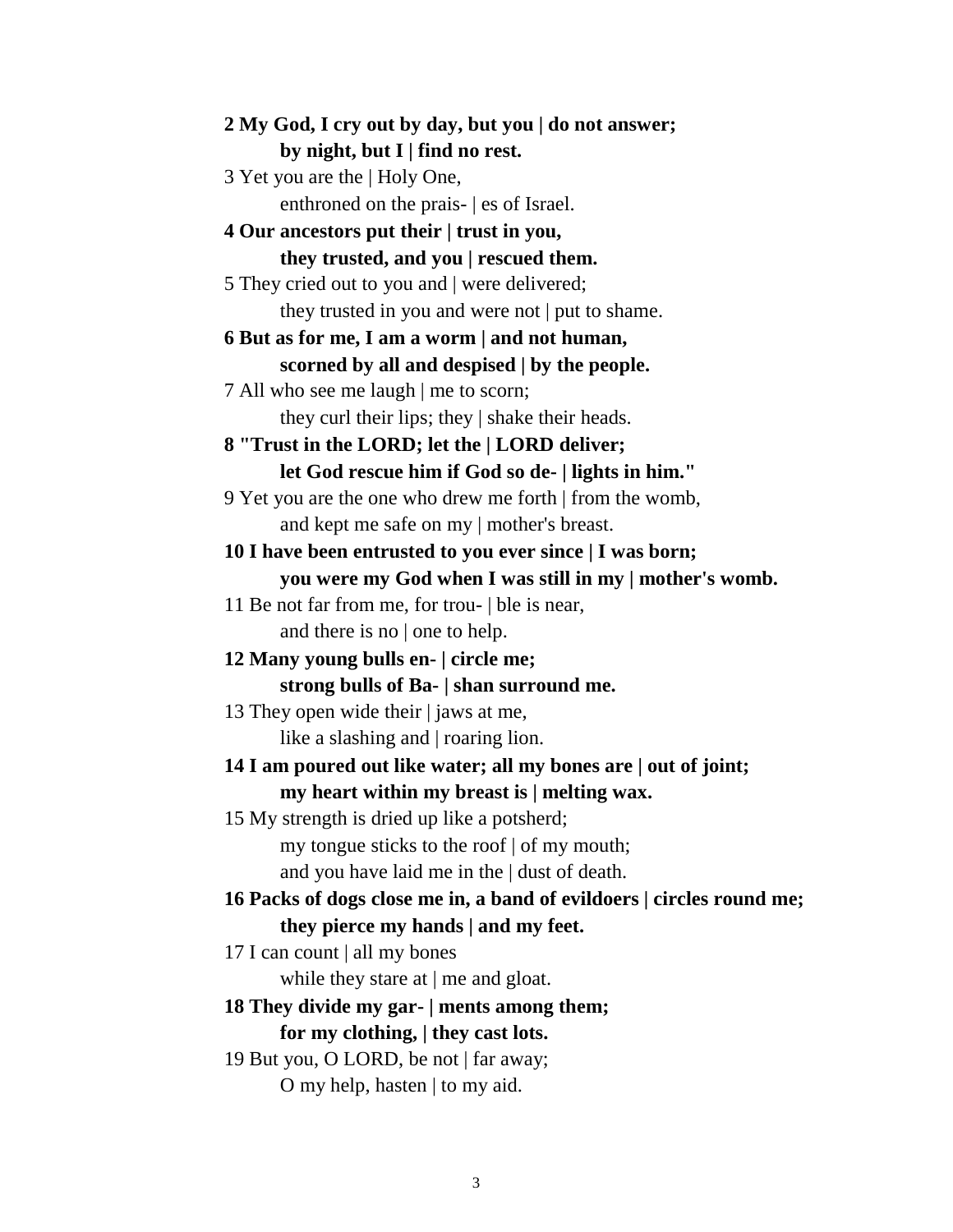#### **20 Deliver me | from the sword,**

#### **my life from the power | of the dog.**

21 Save me from the | lion's mouth! From the horns of wild bulls you have | rescued me.

#### **22 I will declare your name | to my people; in the midst of the assembly | I will praise you.**

#### 23 You who fear the LORD, give praise!

All you of Jacob's | line, give glory.

Stand in awe of the LORD, all you off- | spring of Israel.

**24 For the LORD does not despise nor abhor the poor in their poverty; neither is the LORD's face | hidden from them; but when they cry out, | the LORD hears them.**

25 From you comes my praise in the | great assembly;

I will perform my vows in the sight of those who | fear the LORD.

#### **26 The poor shall eat | and be satisfied,**

# **Let those who seek the LORD give praise!**

#### **May your hearts | live forever!**

27 All the ends of the earth shall remember and turn | to the LORD; all the families of nations shall bow | before God.

# **28 For dominion belongs | to the LORD,**

#### **who rules o- | ver the nations.**

29 Indeed, all who sleep in the earth shall bow | down in worship; all who go down to the dust, though they be dead, shall kneel be- | fore the LORD.

### **30 Their descendants shall | serve the LORD,**

#### **whom they shall proclaim to genera- | tions to come.**

31They shall proclaim God's deliverance to a people | yet unborn, saying to them, "The | LORD has acted!"

Second Reading Hebrews 10:16-25

The word of the Lord. **Thanks be to God.**

*(The assembly remains seated.)*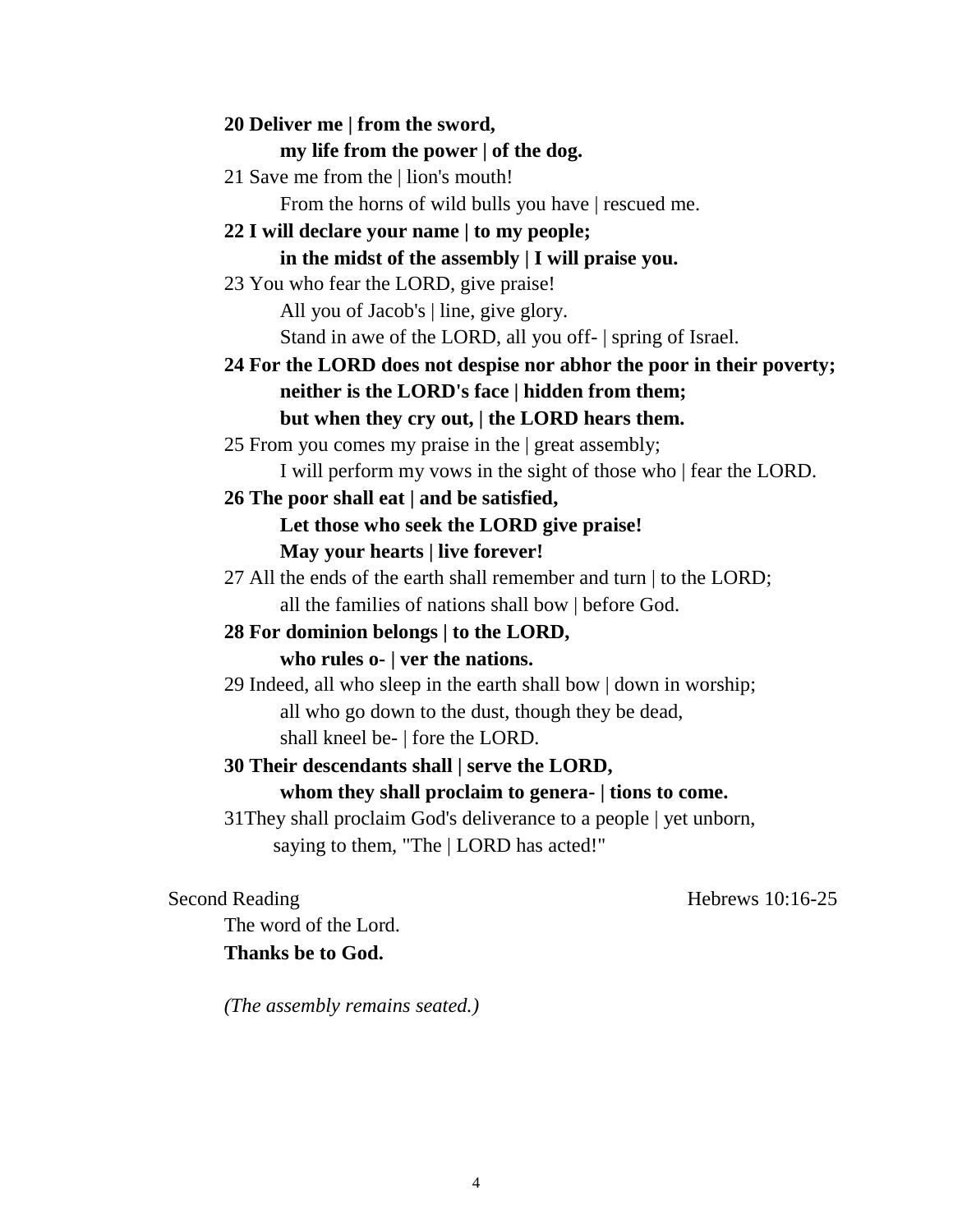Gospel John 18:1 – 19:42

*The gospel is announced.*

The Passion of our Lord Jesus Christ according to Saint John.

*(The assembly may sit until the words ". . . bowed his head and gave up his spirit" at which time the assembly will kneel for reflection and to the reading's conclusion. The assembly is seated for reflection following the reading.)*

Sermon Pastor Brenda Martin

*(Silence for reflection follows.)*

*(The assembly stands to proclaim the word of God in song.)*

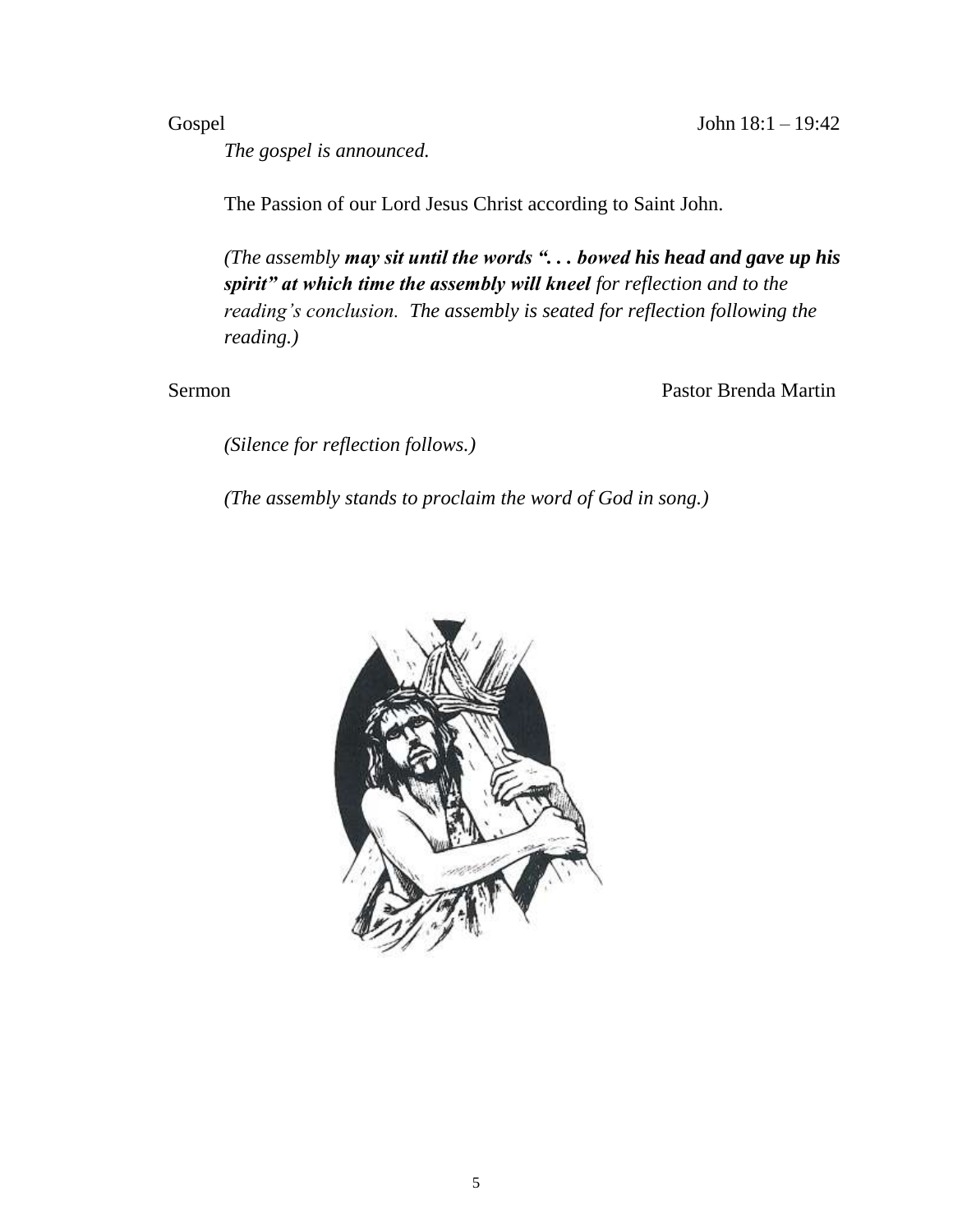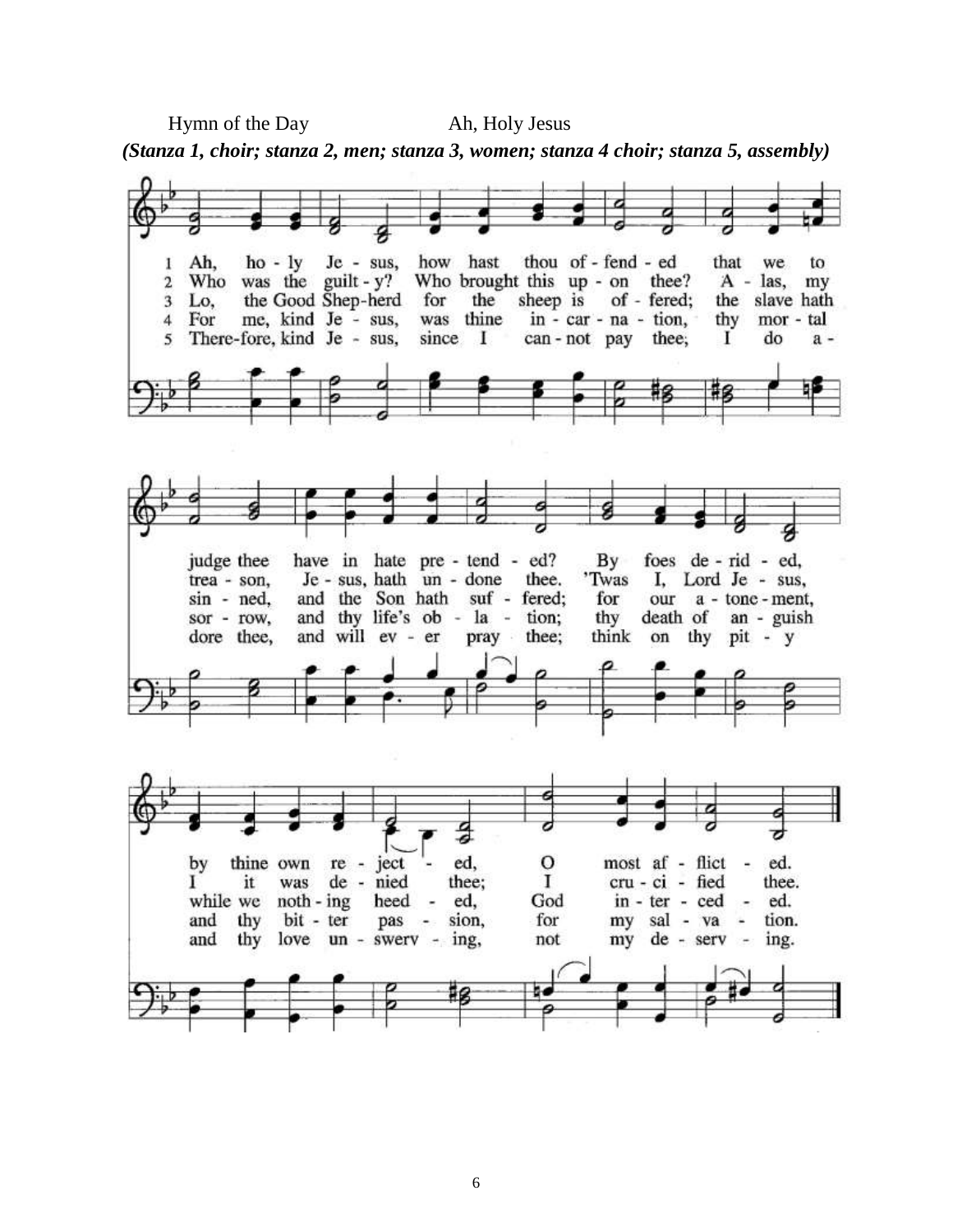*(The assembly kneels, as able, or sits for prayer.)*

#### Bidding Prayer

*(Silence for prayer follows each bid.)*

Let us pray, brothers and sisters, for the holy Church throughout the world. *Silent prayer.*

Almighty and eternal God, you have shown your glory to all nations in Jesus Christ. By your Holy Spirit guide the church and gather it throughout the world. Help it to persevere in faith, proclaim your name, and bring the good news of salvation in Christ to all people. We ask this through Christ our Lord.

#### **Amen.**

Let us pray for Elizabeth, Presiding Bishop of the Evangelical Lutheran Church in America; for Michael, Bishop of our synod; for Brenda, our Pastor; for Martin, Curtis, Brian, and Julia, our pastors in residence; for Francis, Bishop of Rome; for Justin, Archbishop of Canterbury; for Bartholomew, Patriarch of Constantinople; for all servants of the church, and for all the people of God.

*Silent prayer.*

Almighty and eternal God, your Spirit guides the church and makes it holy. Strengthen and uphold our bishops, pastors, other ministers, and lay leaders. Keep them in health and safety for the good of the church, and help each of us in our various vocations to do faithfully the work to which you have called us. We ask this through Christ our Lord.

#### **Amen.**

Let us pray for those preparing for baptism. *Silent prayer.*

Almighty and eternal God, you continue to bless the Church. Increase the faith and understanding of those preparing for baptism. Give them new birth as your children, and keep them in the faith and communion of your holy church. We ask this through Christ our Lord. **Amen.**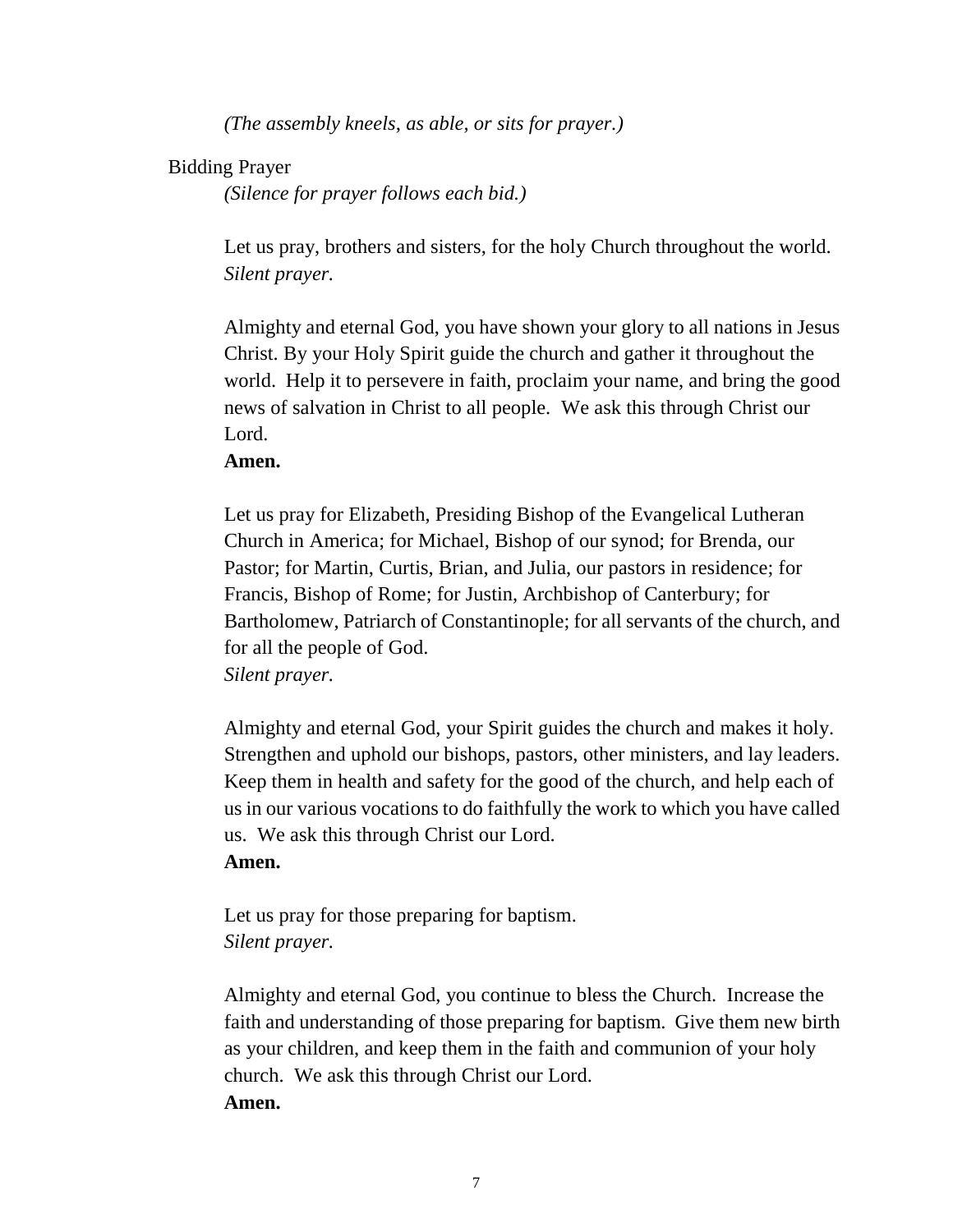Let us pray for our sisters and brothers who share our faith in Jesus Christ. *Silent prayer.*

Almighty and eternal God, you give your Church unity. Look with favor on all who follow Jesus your Son. Make all the baptized one in the fullness of faith, and keep us united in the fellowship of love. We ask this through Christ our Lord.

#### **Amen.**

Let us pray for the Jewish people, the first to hear the word of God. *Silent prayer.*

Almighty and eternal God, long ago you gave your promise to Abraham and your teaching to Moses. Hear our prayers that the people you called and elected as your own may receive the fulfillment of the covenant's promises. We ask this through Christ our Lord.

#### **Amen.**

Let us pray for those who do not share our faith in Jesus Christ. *Silent prayer.*

Almighty and eternal God, enable those who do not acknowledge Christ to receive the truth of the Gospel. Bring an end to inter-religious strife, and make us more faithful witnesses of the love made known to us in your Son. We ask this through Christ our Lord.

#### **Amen.**

Let us pray for those who do not believe in God. *Silent prayer.*

Almighty and eternal God, you created humanity so that all may long to know you and find peace in you. Grant that all may recognize the signs of your love and grace in the world and in the lives of Christians, and gladly acknowledge you as the one true God. We ask this through Christ our Lord. **Amen.**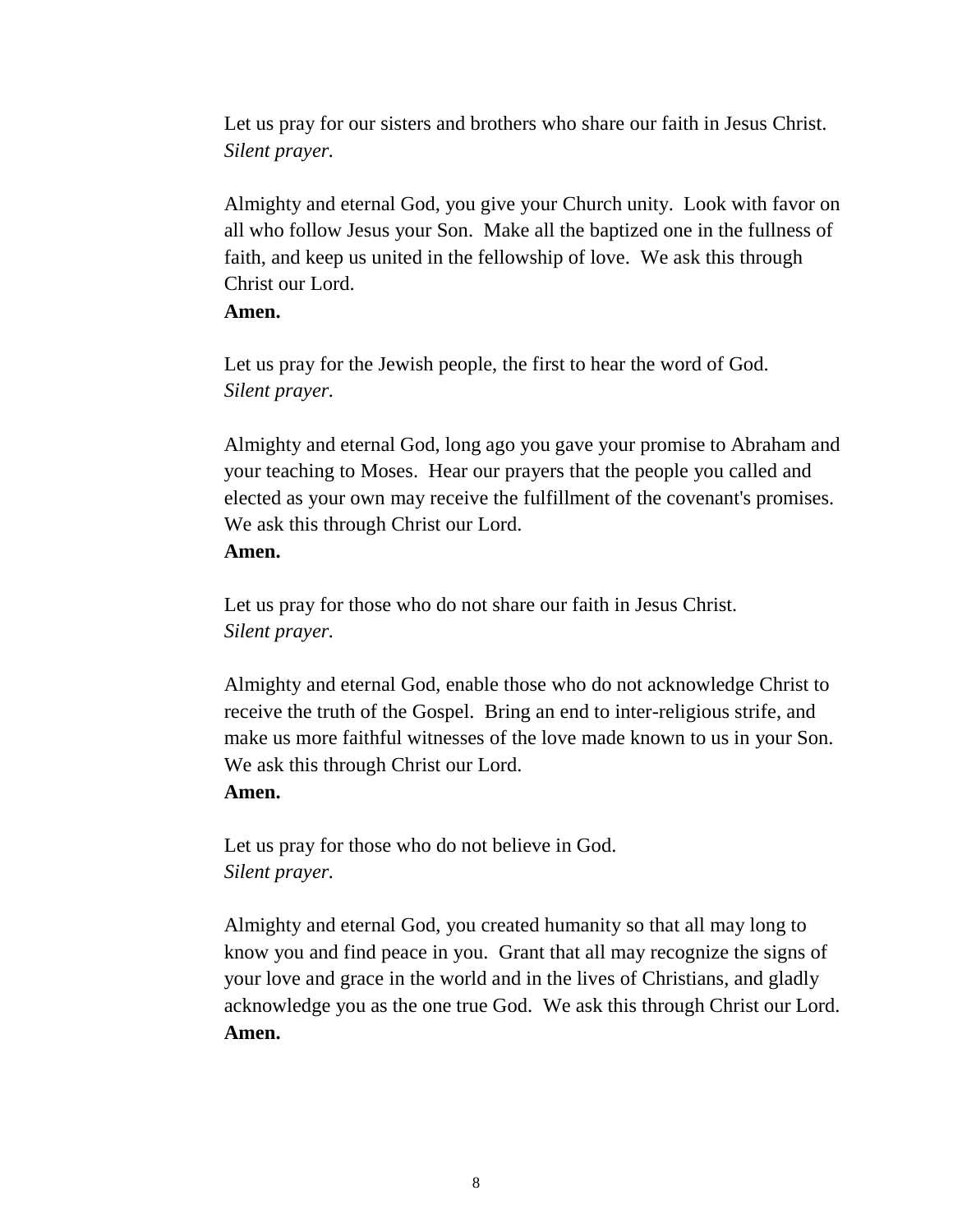Let us pray for God's creation. *Silent prayer.*

Almighty and eternal God, you are the creator of a magnificent universe. Hold all the worlds in the arms of your care and bring all things to fulfillment in you. We ask this through Christ our Lord. **Amen.**

Let us pray for those who serve in public office. *Silent prayer.*

Almighty and eternal God, you are the champion of the poor and oppressed. In your goodness, give wisdom to those in authority, so that all people may enjoy justice, peace, freedom, and a share in the goodness of your creation. We ask this through Christ our Lord.

#### **Amen.**

Let us pray for those in need. *Silent prayer.*

Almighty and eternal God, you give strength to the weary and new courage to those who have lost heart. Heal the sick, comfort the dying, give safety to travelers, free those unjustly deprived of liberty, and deliver your world from falsehood, hunger, and disease. Hear the prayers of all who call on you in any trouble, that they may have the joy of receiving your help in their need. We ask this through Christ our Lord.

#### **Amen.**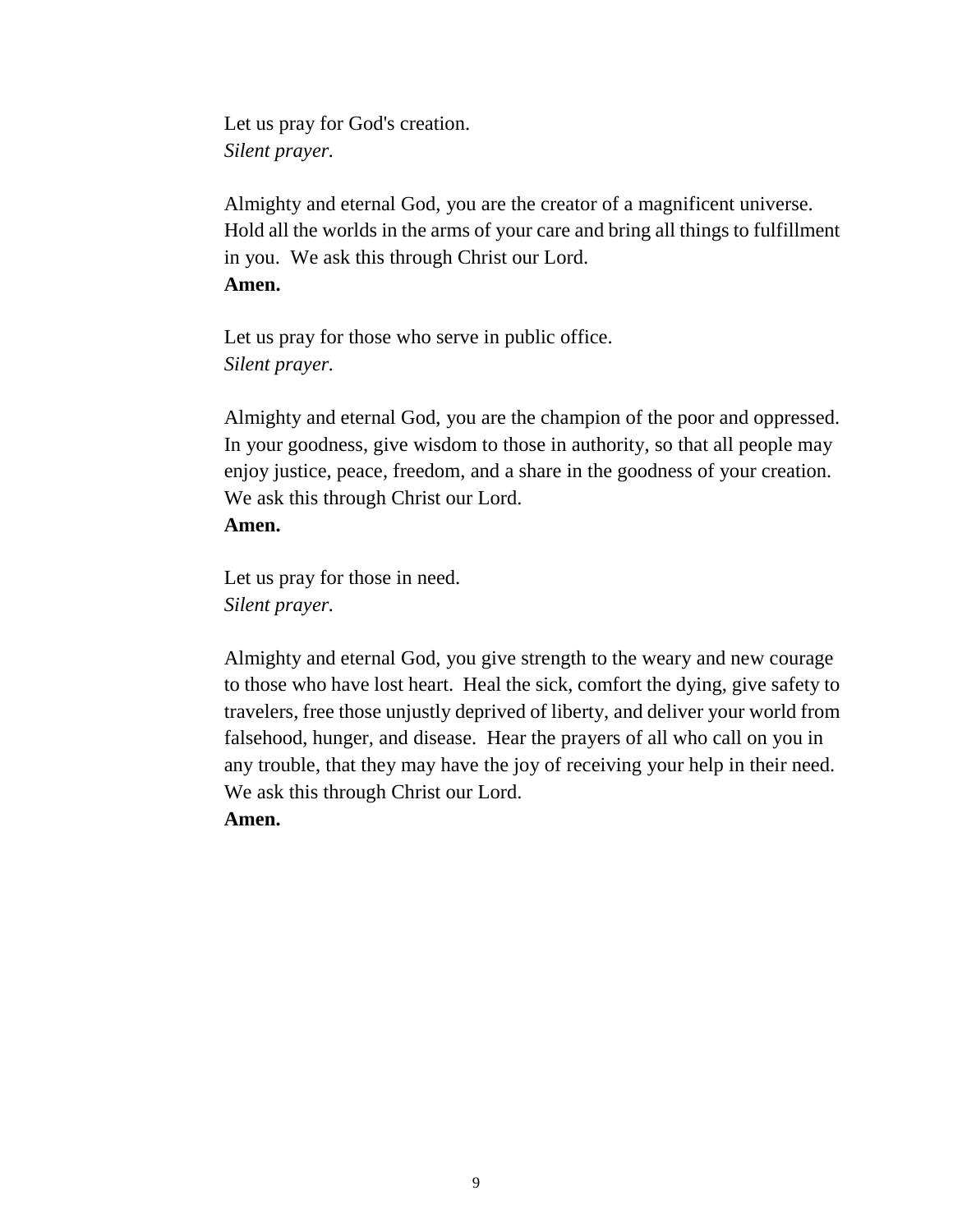Lord's Prayer

Finally, let us pray for all those things for which our Lord would have us ask.

**Our Father in heaven,**

**hallowed be your name,**

**your kingdom come,**

**your will be done,**

**on earth as in heaven.**

**Give us today our daily bread.**

**forgive us our sins**

**as we forgive those who sin against us.**

**Save us from the time of trial**

**and deliver us from evil.**

**For the kingdom, the power, and the glory are yours, now and forever. Amen.**

Procession of the Cross

*(The assembly stands and turns to face the cross as it is processed.)*



*The following dialogue is sung as the procession begins.* Behold the life-giving cross, on which was hung the Savior of | the whole world. **Oh, come, let us | worship him.**

*The dialogue is sung a second time at the midpoint of the procession.* Behold the life-giving cross, on which was hung the Savior of | the whole world. **Oh, come, let us | worship him.**

*The dialogue is sung a third time at the end of the procession.* Behold the life-giving cross, on which was hung the Savior of | the whole world. **Oh, come, let us | worship him.**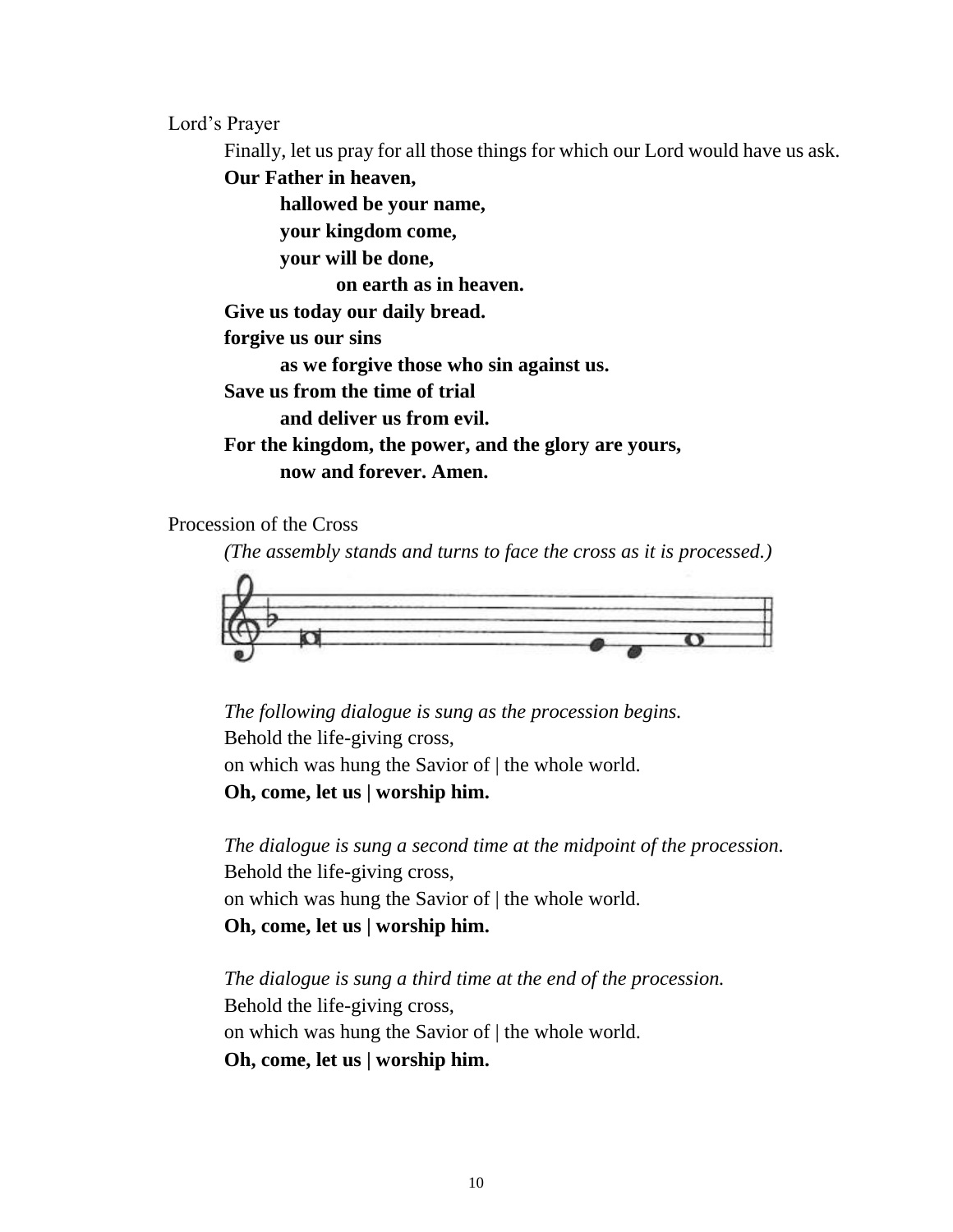#### Adoration of the Cross

*During this time, the assembly kneels, as able, or sits, in adoration for a time of meditation on the mystery of the crucified Savior, and/or come to the large cross to make a sign of reverence. Reverencing the cross may include actions such as pausing before the cross, bowing, kneeling before it for prayer, or touching it, etc.*

*(The assembly continues to kneel, or sit, for the reproaches, cast in the form of a dialogue between minister and people, as the great lament of Christ Jesus against us, his often faithless people.)* 

#### Solemn Reproaches

O my people, O my church, what have I done to you? How have I offended you? Answer me. I led you out of slavery into freedom, and delivered you through the waters of rebirth, but you have prepared a cross for your Savior.

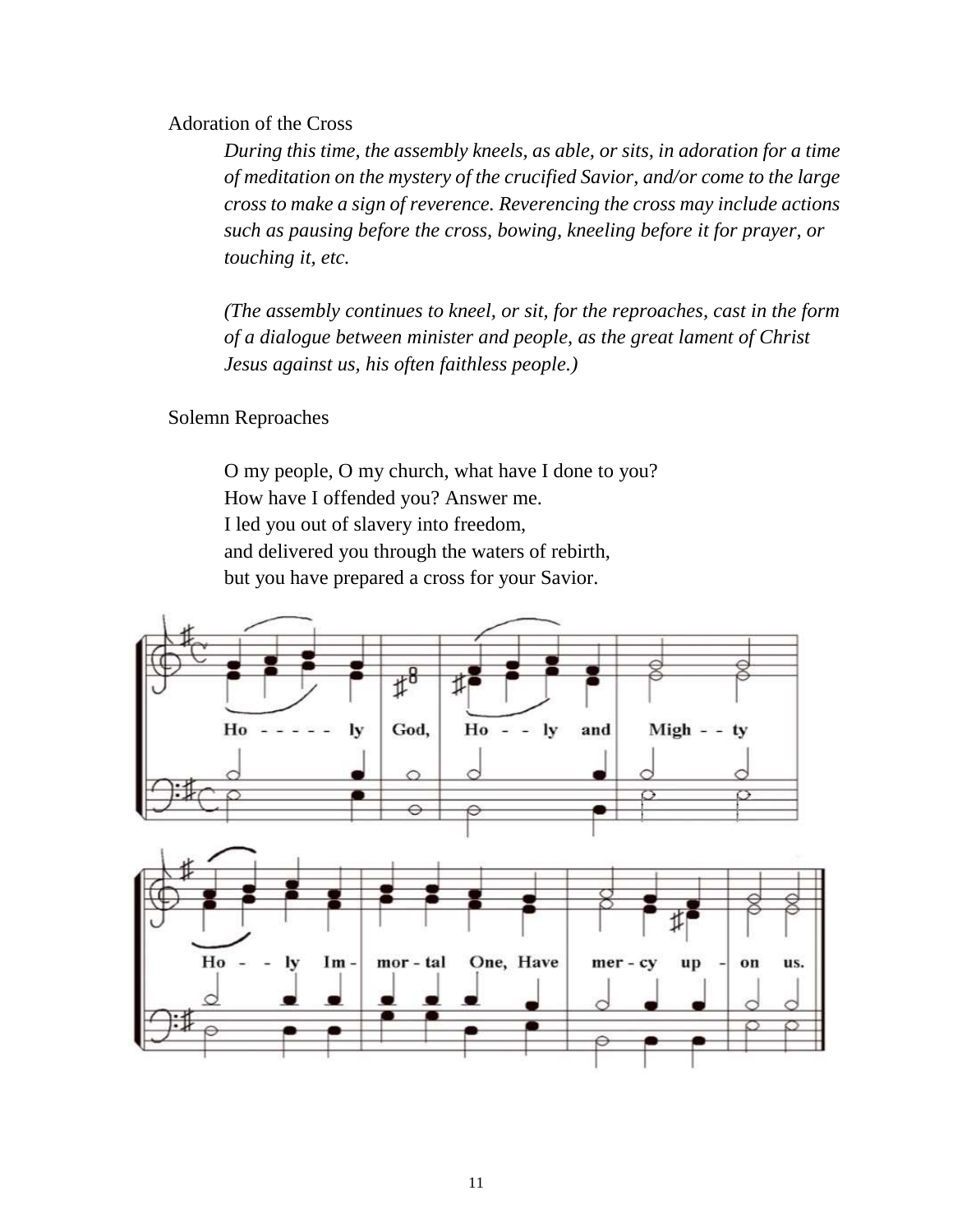O my people, O my church, what more could I have done for you? Answer me.

Forty years I led you through the desert,

feeding you with manna on the way;

I saved you from the time of trial and gave you my body, the bread of heaven, but you have prepared a cross for your Savior.

#### **Sung response**

O my people, O my church, what more could I have done for you? Answer me.

I led you on your way in a pillar of cloud and fire, but you led me to the judgment hall of Pilate; I guided you by the light of the Holy Spirit, but you have prepared a cross for your Savior.

#### **Sung response**

O my people, O my church, what more could I have done for you? Answer me.

I planted you as my fairest vineyard, but you brought forth bitter fruit; I made you branches of the vine and never left your side,

but you have prepared a cross for your Savior.

#### **Sung response**

O my people, O my church, what more could I have done for you? Answer me.

I poured out saving water from the rock,

but you gave me vinegar to drink;

I poured out my life and gave you the new covenant in my blood, but you have prepared a cross for your Savior.

#### **Sung response**

O my people, O my church, what more could I have done for you? Answer me.

I gave you a royal scepter, but you gave me a crown of thorns; I gave you the kingdom and crowned you with eternal life, but you have prepared a cross for your Savior.

#### **Sung response**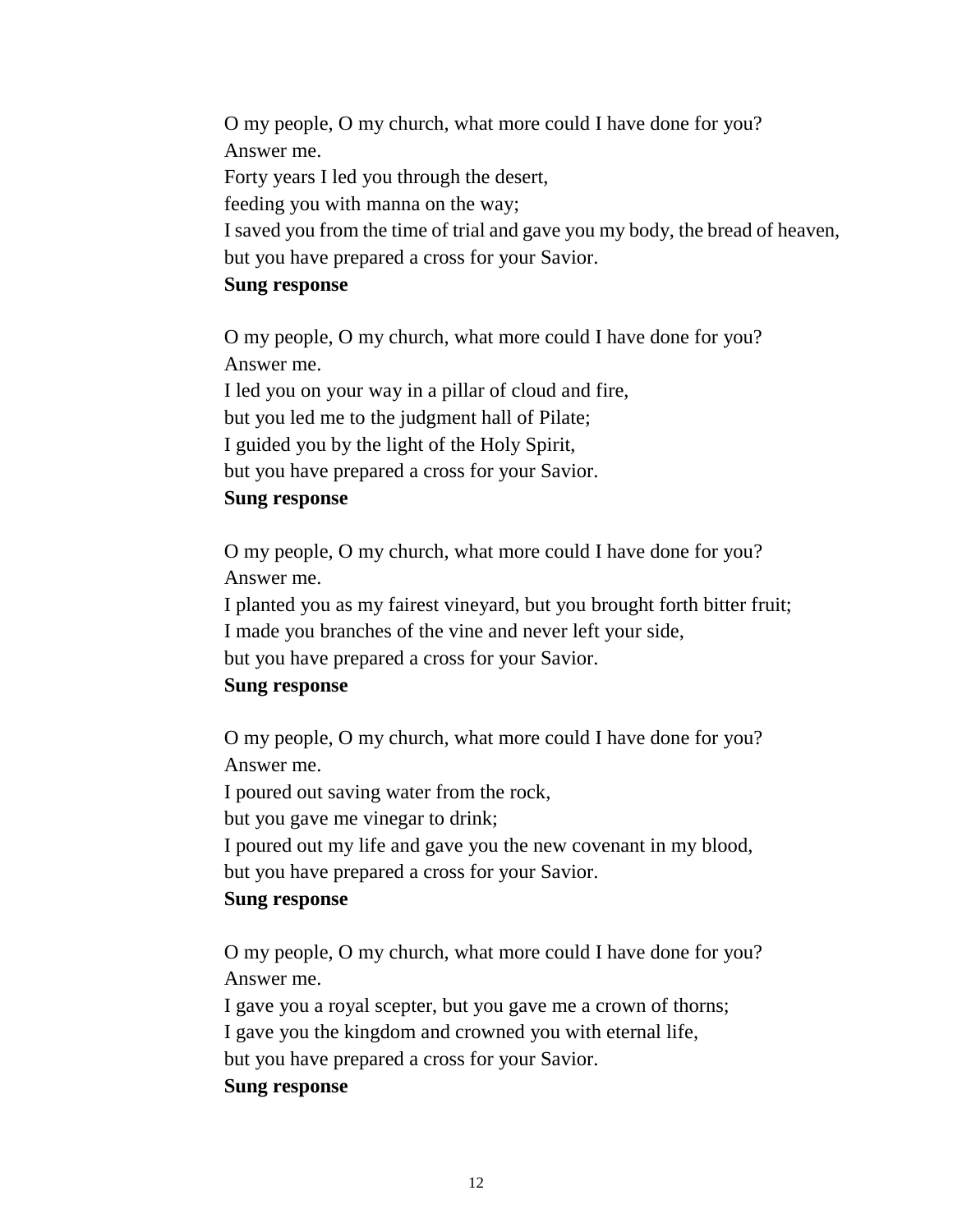O my people, O my church, what more could I have done for you? Answer me. I struck down your enemies, but you struck my head with a reed; I gave you my peace, but you draw the sword in my name, and you have prepared a cross for your Savior.

#### **Sung response**

O my people, O my church, what more could I have done for you? Answer me.

I opened the waters to lead you to the promised land,

but you opened my side with a spear;

I washed your feet as a sign of my love,

but you have prepared a cross for your Savior.

#### **Sung response**

O my people, O my church, what more could I have done for you? Answer me.

I lifted you up to the heights,

but you lifted me high on a cross;

I raised you from death and prepared for you the tree of life,

but you have prepared a cross for your Savior.

#### **Sung response**

O my people, O my church, what more could I have done for you? Answer me.

I grafted you into my people Israel,

but you made them scapegoats for your own guilt,

and you have prepared a cross for your Savior.

#### **Sung response**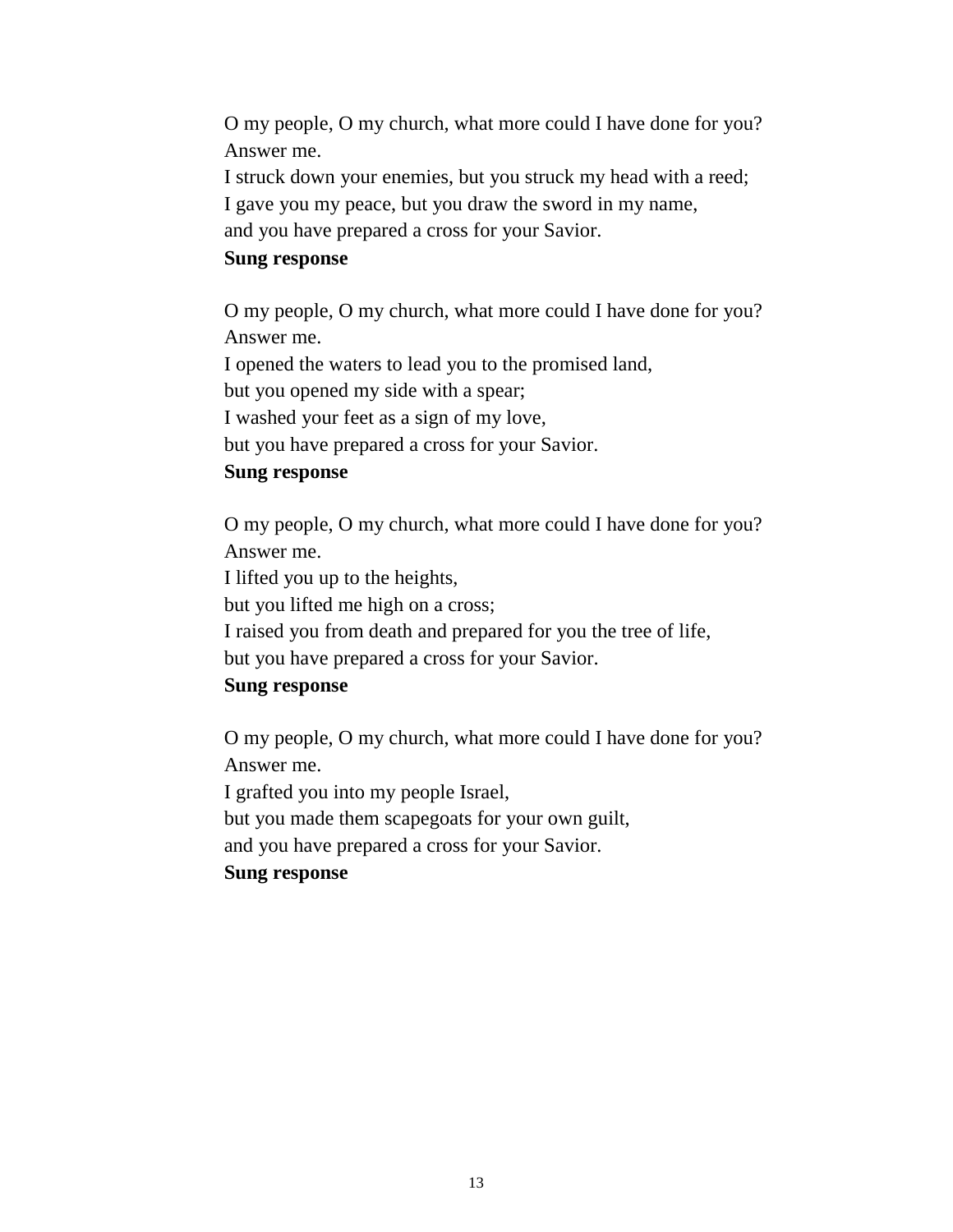O my people, O my church, what more could I have done for you? Answer me. I came to you in the least of your brothers and sisters, but I was hungry and you gave me no food, thirsty and you gave me no drink, a stranger and you did not welcome me, naked and you did not clothe me, sick and in prison and you did not visit me, and you have prepared a cross for your Savior. **Sung response**

*(Silence is kept for mediation on the mystery of the crucified Savior, the mystery of redemption.*

*The adoration of the Cross concludes:*



*(Assembly)* **By your holy cross you re-deemed the world.**

*(The assembly stands.)*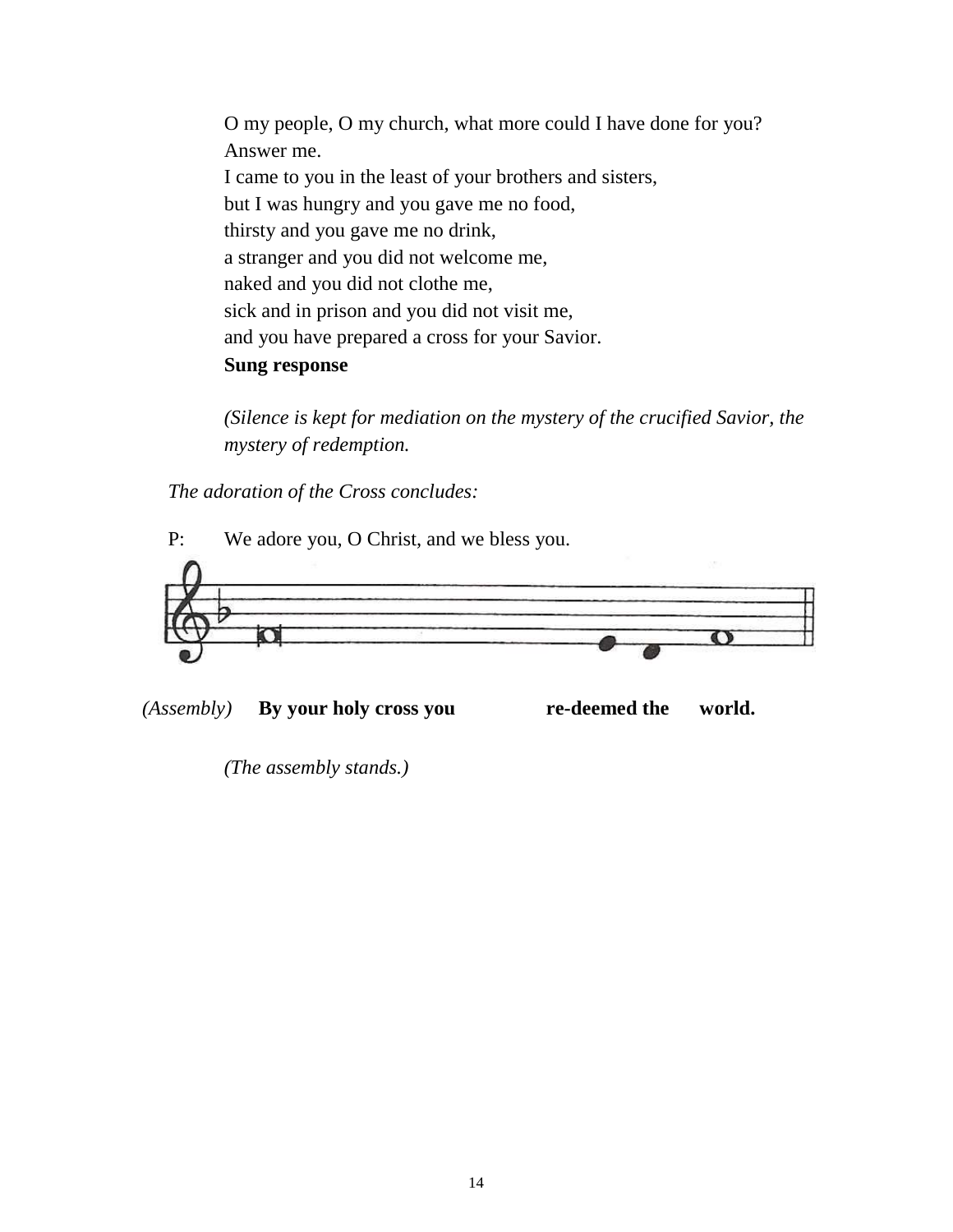

*(The assembly is seated.)*

The candle is removed from the chancel to signify the death of Christ.

In the darkness there is a time for silent reflection.

The service concludes with the "strepitus," a harsh noise. The Scripture has been fulfilled.

#### *After the ministers exit, all leave the church building in silence.*